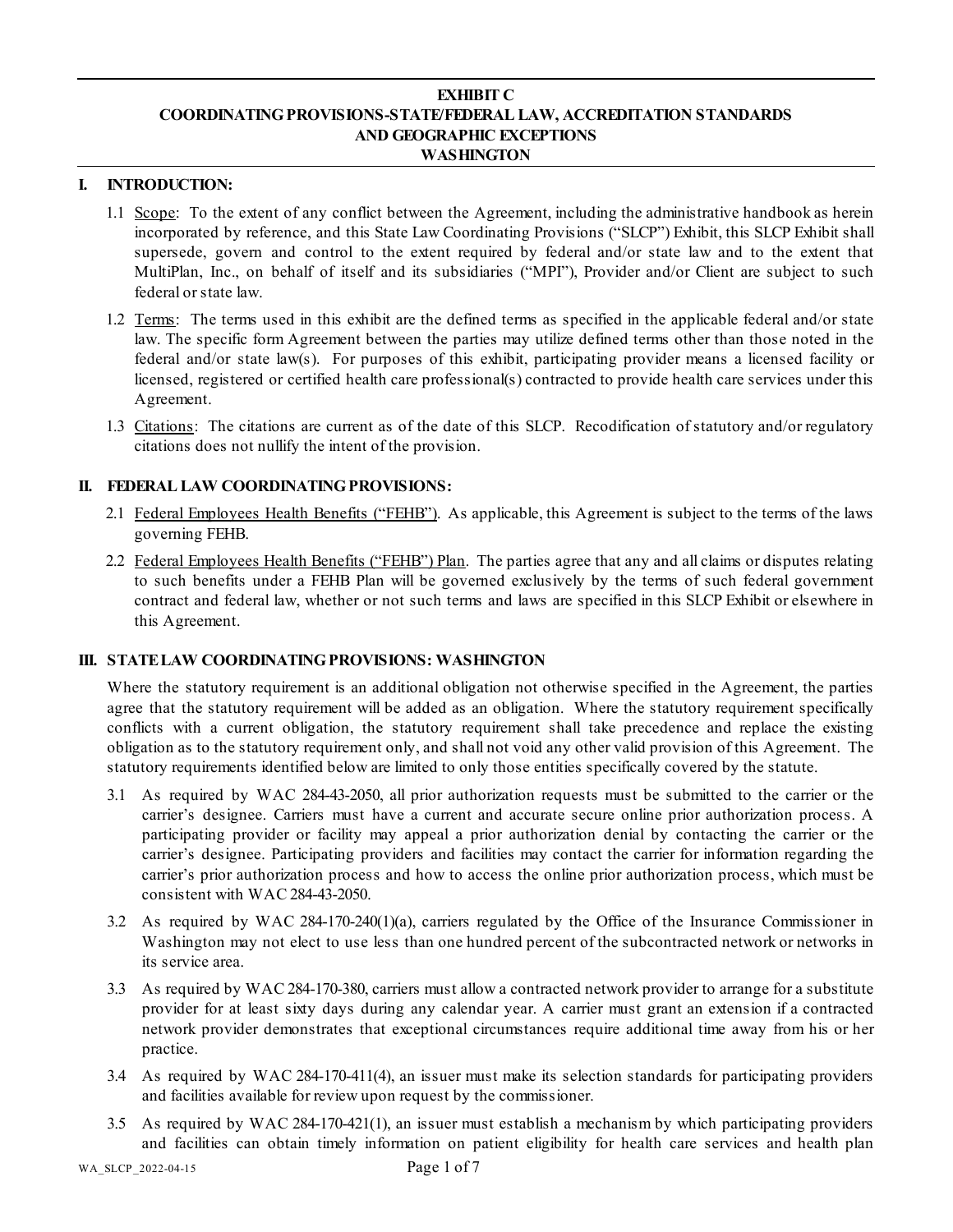benefits, including any limitations or conditions on services or benefits. Participating providers and facilities may obtain patient eligibility, benefit coverage, prior authorization, and utilization management information from carrier by contacting the number patient's identification card or other identifying information provided by carrier to patient consistent with the terms of this Agreement.

- 3.6 As required by WAC 284-170-421(2), nothing contained in this Agreement will have the effect of modifying benefits, terms, or conditions contained in the health plan. In the event of any conflict between this Agreement and the health plan, the benefits, terms, and conditions of the health plan will govern with respect to coverage provided to enrollees.
- 3.7 As required by WAC 284-170-421(3)(a), "Participating provider or facility hereby agrees that in no event, including, but not limited to nonpayment by issuer, issuer's insolvency, or breach of this contract will participating provider or facility bill, charge, collect a deposit from, seek compensation, remuneration, or reimbursement from, or have any recourse against an enrollee or person acting on their behalf, other issuer, for services provided pursuant to this contract. This provision does not prohibit collection of deductibles, copayments, coinsurance, and/or payment for non-covered services, which have not otherwise been paid by a primary or secondary issuer in accordance with regulatory standards for coordination of benefits, from enrollees in accordance with the terms of the enrollee's health plan."
- 3.8 As required by WAC 284-170-421(3)(b), "Participating provider or facility agrees, in the event of issuer's insolvency, to continue to provide the services promised in this contract to enrollees of issuer for the duration of the period for which premiums on behalf of the enrollee were paid to issuer or until the enrollee's discharge from inpatient facilities, whichever time is greater."
- 3.9 As required by WAC 284-170-421(3)(c), "Notwithstanding any other provision of this contract, nothing in this contract shall be construed to modify the rights and benefits contained in the enrollee's health plan."
- 3.10 As required by WAC 284-170-421(3)(d), "Participating provider or facility may not bill the enrollee for covered services (except for deductibles, copayments, or coinsurance) where issuer denies payments because the provider or facility has failed to comply with the terms or conditions of this contract."
- 3.11 As required by WAC 284-170-421(3)(e), "Participating provider or facility further agrees (i) that the provisions of (a), (b), (c), and (d) of this subsection shall survive termination of this contract regardless of the cause giving rise to termination and shall be construed to be for the benefit of issuer's enrollees, and (ii) that this provision supersedes any oral or written contrary agreement now existing or hereafter entered into between participating provider and enrollees or persons acting on their behalf."
- 3.12 As required by WAC 284-170-421(3)(f), "If participating provider or facility contracts with other providers or facilities who agree to provide covered services to enrollees of issuer with the expectation of receiving payment directly or indirectly from issuer, such providers or facilities must agree to abide by the provisions of  $(a)$ ,  $(b)$ ,  $(c)$ ,  $(d)$ , and  $(e)$  of this subsection."
- 3.13 As required by WAC 284-170-421(4), willfully collecting or attempting to collect an amount from an enrollee knowing that collection to be in violation of this Agreement constitutes a class C felony under RCW [48.80.030\(](http://app.leg.wa.gov/RCW/default.aspx?cite=48.80.030)5).
- 3.14 As required by WAC 284-170-421(5), an issuer or its designee will notify participating providers and facilities of their responsibilities with respect to the health issuer's applicable administrative policies and programs, including but not limited to payment terms, utilization review, quality assessment and improvement programs, credentialing, grievance, appeal and adverse benefit determination procedures, data reporting requirements, pharmacy benefit substitution processes, confidentiality requirements and any applicable federal or state requirements.
- 3.15 As required by WAC 284-170-421(6),
	- (a) Participating provider and facility must be given reasonable notice of not less than sixty days of changes that affect participating provider and facility compensation or that affect health care service delivery unless changes to federal or state law or regulations make such advance notice impossible, in which case notice must be provided as soon as possible.
	- (b) (i) Subject to any termination and continuity of care provisions of the contract, participating provider and facility may terminate the contract without penalty if participating provider and facility does not agree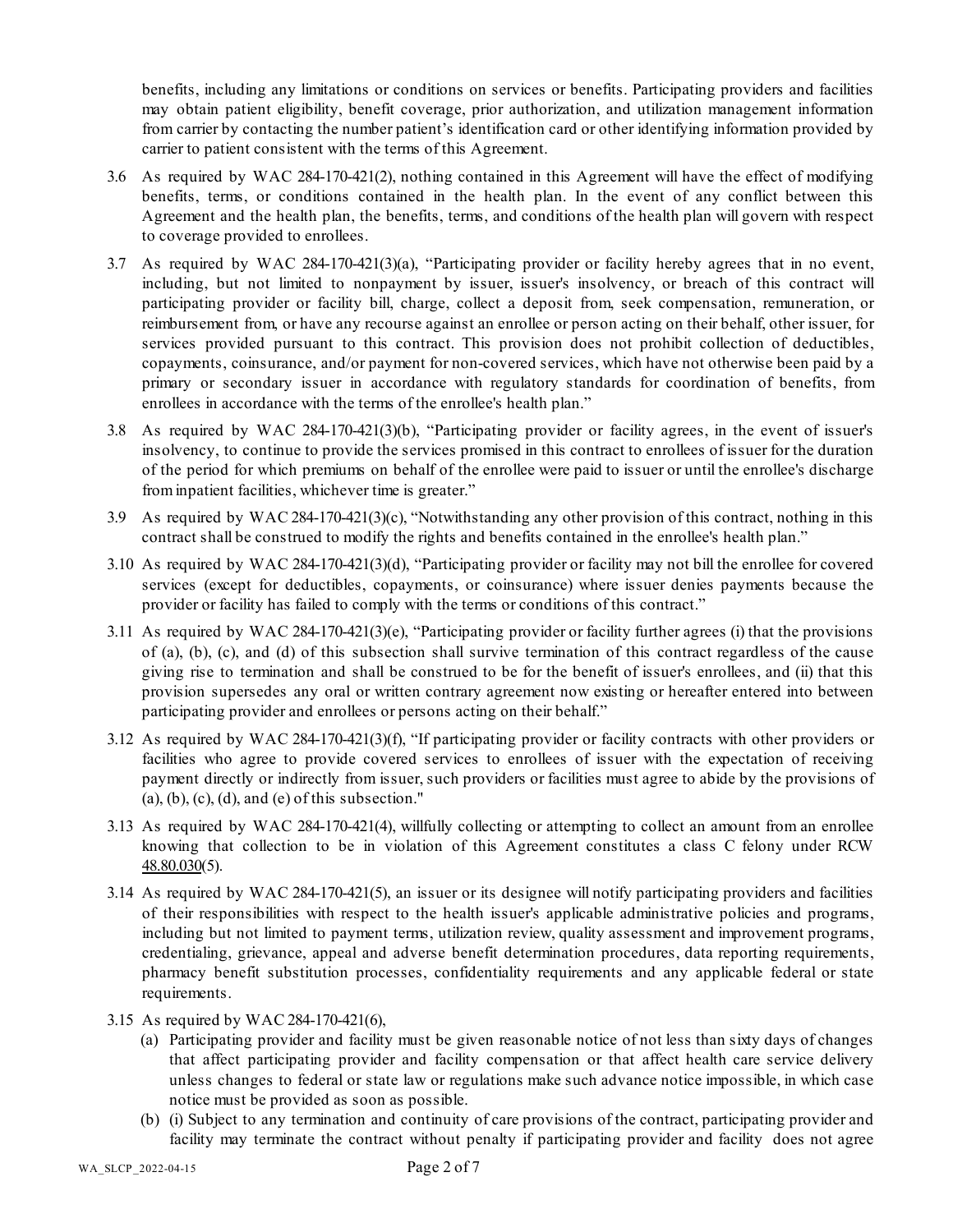with the changes, subject to the requirements of WAC 284-170-421(9); and (ii) A material amendment to a contract may be rejected by participating provider and facility. The rejection will not affect the terms of the existing contract. A material amendment has the same meaning as in RCW [48.39.005.](http://app.leg.wa.gov/RCW/default.aspx?cite=48.39.005)

- (c) No change to the contract may be made retroactive without the express written consent of the participating provider and facility.
- 3.16 As required by WAC  $284-170-421(7)(a)$ , "No health carrier subject to the jurisdiction of the state of Washington may in any way preclude or discourage their providers from informing patients of the care they require, including various treatment options, and whether in their view such care is consistent with medical necessity, medical appropriateness, or otherwise covered by the patient's service agreement with the health carrier. No health carrier may prohibit, discourage, or penalize a provider otherwise practicing in compliance with the law from advocating on behalf of a patient with a health carrier. Nothing in this section shall be construed to authorize providers to bind health carriers to pay for any service."
- 3.17 As required by WAC 284-170-421(7)(b), "No health carrier may preclude or discourage patients or those paying for their coverage from discussing the comparative merits of different health carriers with their providers. This prohibition specifically includes prohibiting or limiting providers participating in those discussions even if critical of a carrier."
- 3.18 As required by WAC 284-170-421(8), subject to applicable state and federal laws related to the confidentiality of medical or health records, participating provider and facility will make health records available to appropriate state and federal authorities involved in assessing the quality of care or investigating complaints, grievances, appeals, or review of any adverse benefit determinations of enrollees. Participating provider and facility will cooperate with audit reviews of encounter data in relation to the administration of health plan risk adjustment and reinsurance programs.
- 3.19 As required by WAC 284-170-421(9), issuer, or its designee, and participating provider and facility must provide at least sixty days' written notice to each other before terminating the contract without cause.
- 3.20 As required by WAC 284-170-421(11), participating providers and facility will furnish covered services to each enrollee without regard to the enrollee's enrollment in the plan as a private purchaser of the plan or as a participant in publicly financed programs of health care services. This requirement does not apply to circumstances when the provider should not render services due to limitations arising from lack of training, experience, skill, or licensing restrictions.
- 3.21 As required by WAC 284-170-421(13), the dispute resolution process is as stated in the Agreement and/or the administrative handbook (http://www.multiplan.com/providers/education). Except as otherwise required by a specific federal or state statute or regulation governing dispute resolution, no process for the resolution of disputes shall be considered fair under RCW [48.43.055](http://app.leg.wa.gov/RCW/default.aspx?cite=48.43.055) unless the process meets all the provisions of WAC 284-170-440.
- 3.22 As required by WAC 284-170-431(2)(a), for health services provided to covered persons, a carrier shall pay providers and facilities as soon as practical but subject to the following minimum standards:
	- (i) Ninety-five percent of the monthly volume of Clean Claims shall be paid within thirty days of receipt by the responsible carrier or agent of the carrier; and
	- (ii) Ninety-five percent of the monthly volume of all claims shall be paid or denied within sixty days of receipt by the responsible carrier or agent of the carrier, except as agreed to in writing by the parties on a claim-byclaim basis.
- 3.23 As required by WAC 284-170-431(2)(b), the receipt date of a claim is the date the responsible carrier or its agent receives either written or electronic notice of the claim.
- 3.24 As required by WAC 284-170-431(2)(c), carrier shall establish a reasonable method for confirming receipt of claims and responding to provider and facility inquiries about claims.
- 3.25 As required by WAC 284-170-431(2)(d), any carrier failing to pay claims within the standard established under WAC 284-170-431(2) shall pay interest on undenied and unpaid Clean Claims more than sixty-one days old until the carrier meets such standard. Interest shall be assessed at the rate of one percent per month, and shall be calculated monthly as simple interest prorated for any portion of a month. Carrier shall add the interest payable to the amount of the unpaid claim without the necessity of the provider or facility submitting an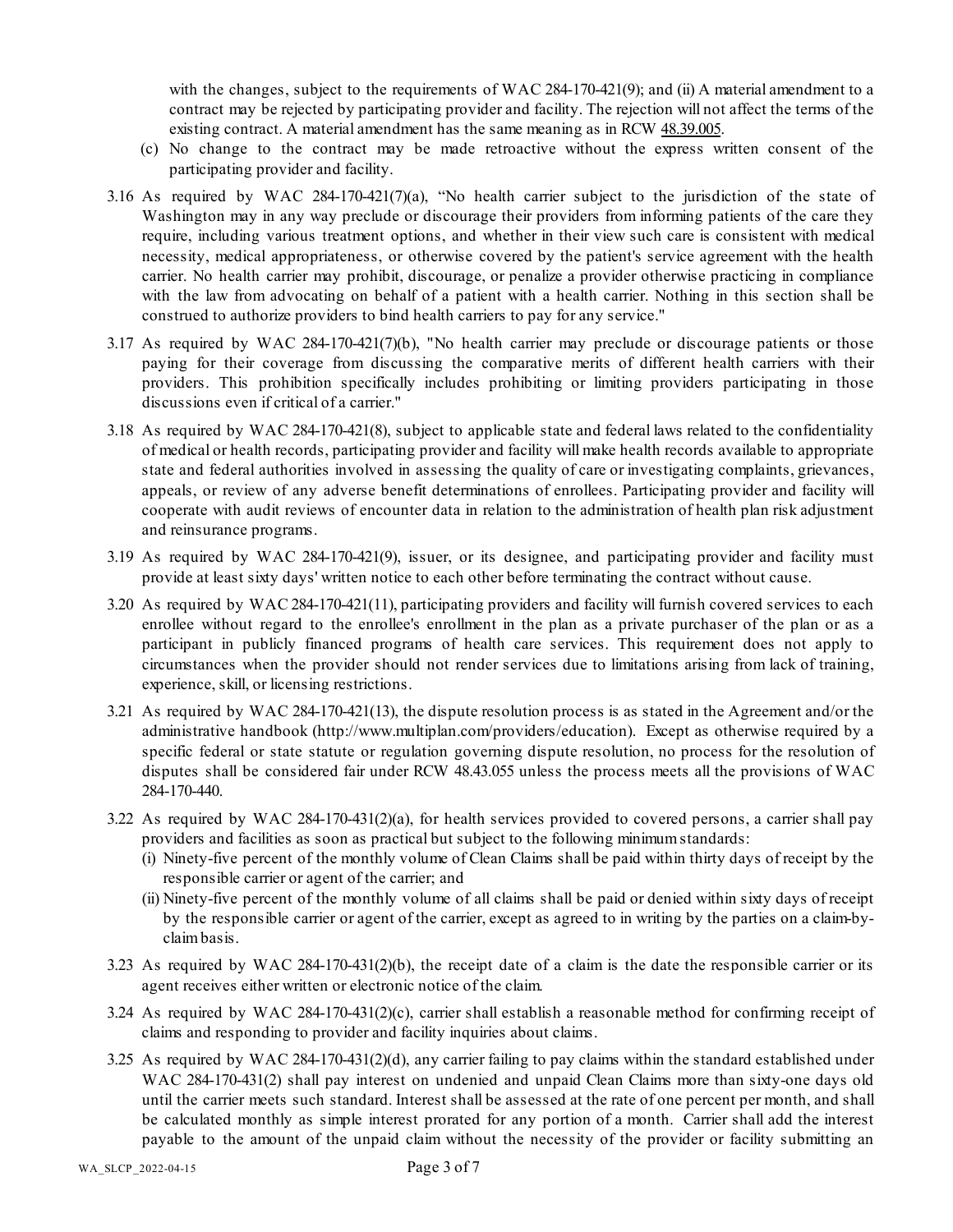additional claim. Any interest paid under this section shall not be applied by carrier to a covered person's deductible, copayment, coinsurance, or any similar obligation of the covered person.

- 3.26 As required by WAC 284-170-431(2)(e), when the carrier issues payment in either provider or facility and the covered person names, the carrier shall make claim checks payable in the name of the provider or facility first and the covered person second.
- 3.27 As required by WAC 284-170-431(3), "Clean Claim" means a claim that has no defect or impropriety, including any lack of any required substantiating documentation, or particular circumstances requiring special treatment that prevents timely payments from being made on the claim under this section.
- 3.28 As required by WAC 284-170-431(4), denial of a claim must be communicated to provider or facility and must include the specific reason why the claim was denied. If the denial is based upon medical necessity or similar grounds, then carrier upon request of the provider or facility must also promptly disclose the supporting basis for the decision.
- 3.29 As required by WAC 284-170-460(1), this Agreement does not grant the carrier access to health information and other similar records unrelated to covered persons. This provision shall not limit the carrier's right to ask for and receive information relating to the ability of the provider or facility to deliver health care services that meet the accepted standards of medical care prevalent in the community.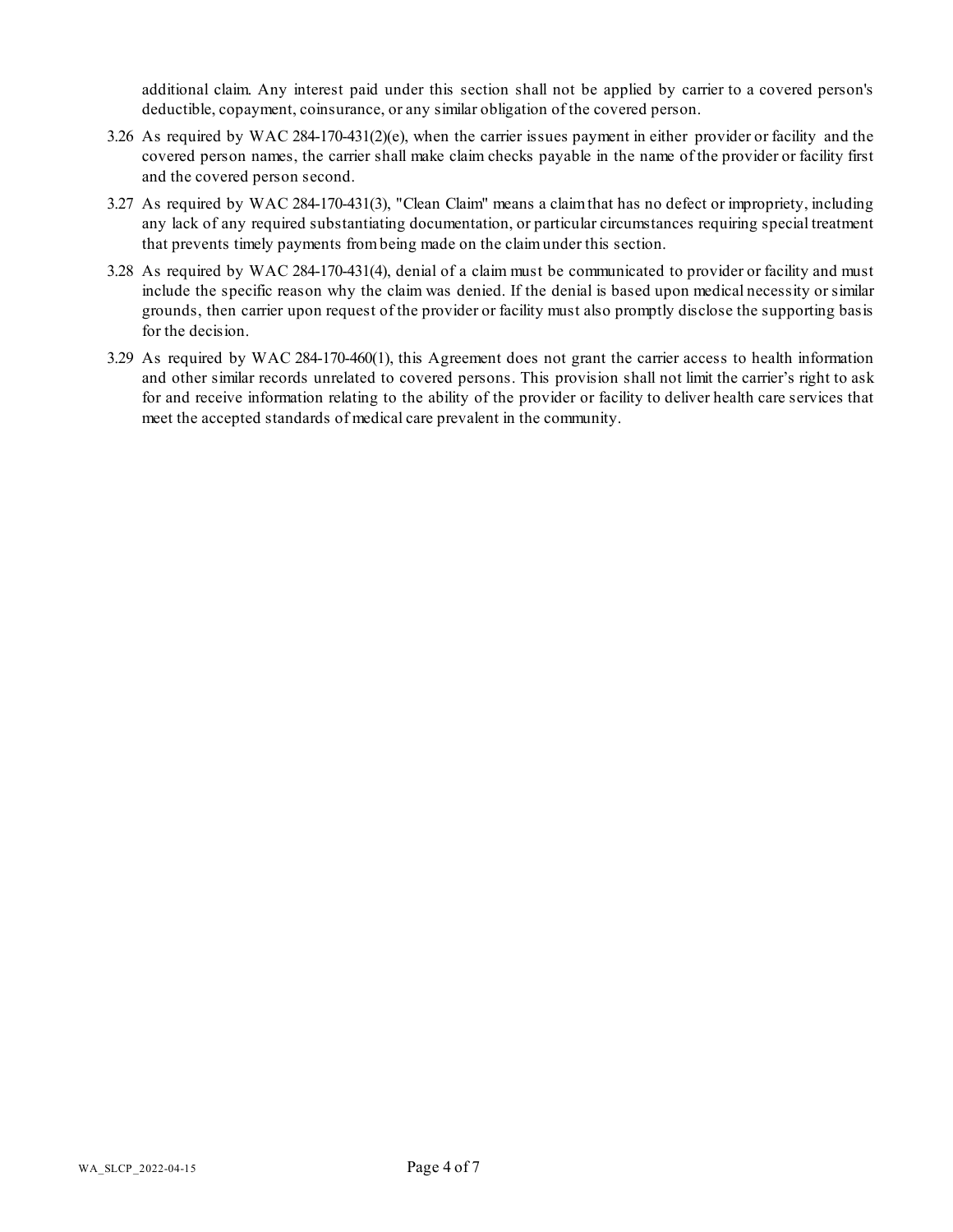- 3.30 As required by WAC 284-170-460(2), if the Agreement grants the carrier or its designee access to medical records for audit purposes such access is limited to only that necessary to perform the audit.
- 3.31 As required by WAC 284-170-460(3), any billing audit standards defined in the Agreement shall be deemed mutual, giving equivalent billing audit rights to carriers and providers or facilities.
- 3.32 As required by WAC 284-170-470(7), issuer will authorize an emergency fill by the dispensing pharmacist and approve the claim payment.
- 3.33 As required by WAC 284-170-480, all participating provider and facility agreements will be filed with the commissioner for prior approval and comply with the requirements in WAC 284-170-480 and RCW 48.43.730.
- 3.34 As required by RCW 48.43.083, if a participating provider agreement is offered to a chiropractor within a single practice organized as a sole proprietorship, partnership, or corporation, the same participating provider agreement must be offered to any other chiropractor within that practice providing services at the same location. Either party may terminate the agreement without cause.
- 3.35 As required by RCW 48.43.190, a health carrier may not pay a chiropractor less for a service or procedure identified under a particular physical medicine and rehabilitation code, evaluation and management code, or spinal manipulation code, as listed in a nationally recognized services and procedures code book such as the American medical association current procedural terminology code book, than it pays any other type of provider licensed under Title 18 RCW for a service or procedure under the same or substantially similar code, except as provided in RCW 48.43.190(1)(b) of this subsection.
- 3.36 As required by RCW 48.43.505, health carriers and insurers shall adopt policies and procedures that conform administrative, business, and operational practices to protect an enrollee's and protected individual's right to privacy or right to confidential health care services granted under state or federal laws.
- 3.37 As required by RCW 48.43.515(7), each carrier must cover services of a primary care provider whose contract with the plan or whose contract with a subcontractor is being terminated by the plan or subcontractor without cause under the terms of that contract for at least sixty days following notice of termination to the enrollees or, in group coverage arrangements involving periods of open enrollment, only until the end of the next open enrollment period. The provider's relationship with the carrier or subcontractor must be continued on the same terms and conditions as those of the contract the plan or subcontractor is terminating, except for any provision requiring that the carrier assign new enrollees to the terminated provider.
- 3.38 As required by RCW 48.43.525(1), a carrier that offers a health plan shall not retrospectively deny coverage for emergency and nonemergency care that had prior authorization under the plan's written policies at the time the care was rendered.
- 3.39 As required by RCW 48.43.600(1) and RCW 48.43.605(1), except in the case of fraud, or as provided in Article III, sections 27 and 28 below, a carrier or a health care provider may not (a) request a refund of a payment previously made to satisfy a claim unless it does so in writing to the provider within twenty-four months after the date that the claim was denied or payment intended to satisfy the claim was made; or (b) request that a contested refund or additional payment be paid any sooner than six months after receipt of the request. Any such request must specify why the carrier or health care provider believes the other party owes the refund or additional payment. If a provider fails to contest a request from a carrier for a refund in writing to the carrier within thirty days of its receipt, the request is deemed accepted and the refund must be paid.
- 3.40 As required by RCW 48.43.600(2) and RCW 48.43.605(2), a carrier or health care provider may not, if doing so for reasons related to coordination of benefits with another carrier or entity responsible for payment of a claim: (a) request additional payment from a health care provider or carrier to satisfy a claim unless he or she does so in writing to the health care provider or carrier within thirty months after the date the claim was denied or payment intended to satisfy the claim was made; or (b) request that the additional payment be made any sooner than six months after receipt of the request. Any such request must specify why the carrier or health care provider believes the health care provider or carrier owes the refund or additional payment, and include the name and mailing address of any entity that has primary responsibility or disclaimed responsibility for payment of the claim. If a health care provider fails to contest the request in writing to the carrier within thirty days of its receipt, the request is deemed accepted and the refund must be paid.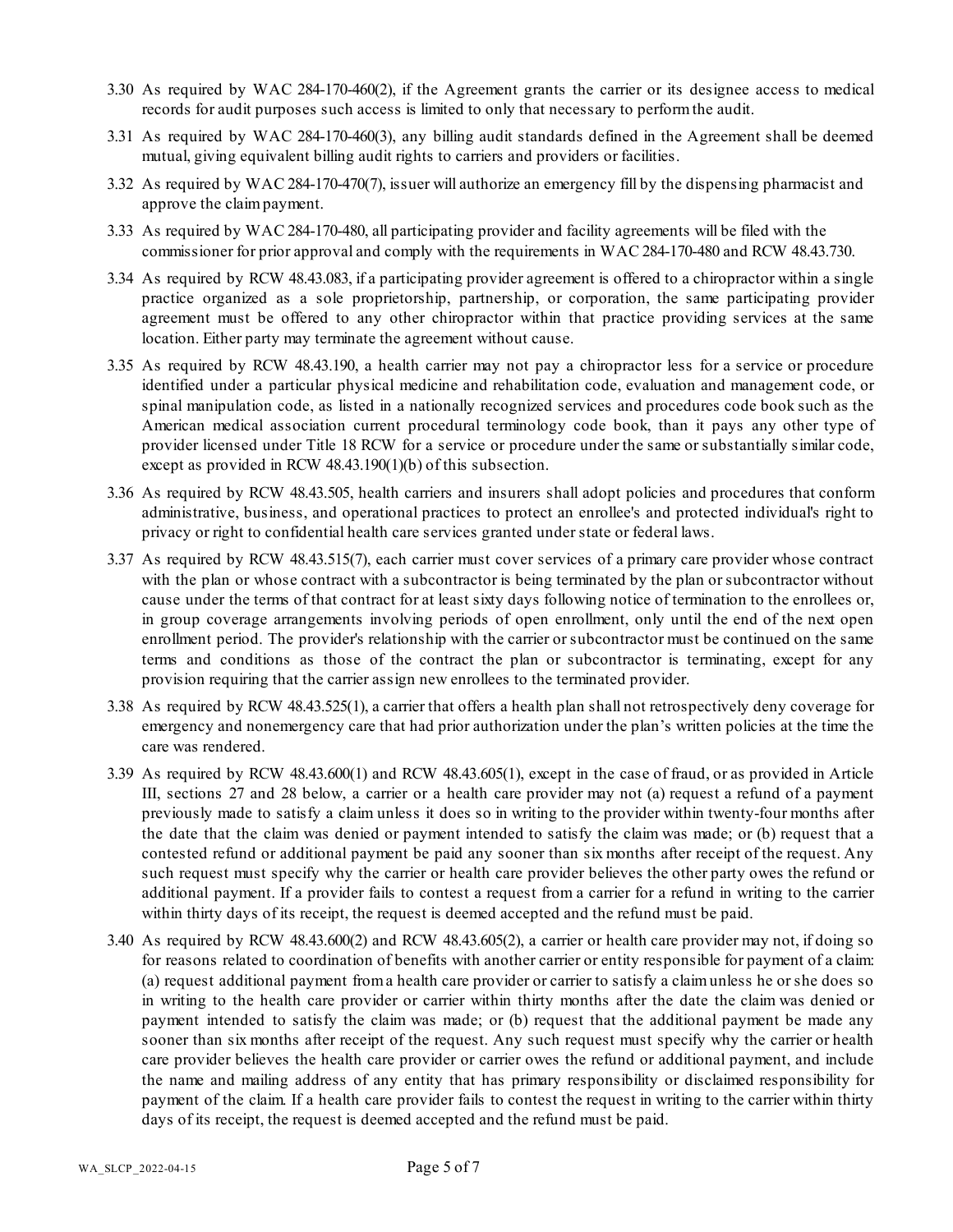- 3.41 As required by RCW 48.43.600(3), a carrier may at any time request a refund from a health care provider of a payment previously made to satisfy a claim if: (a) A third party, including a government entity, is found responsible for satisfaction of the claim as a consequence of liability imposed by law, such as tort liability; and (b) the carrier is unable to recover directly from the third party because the third party has either already paid or will pay the provider for the health services covered by the claim.
- 3.42 As required by RCW 48.43.600(4) and RCW 48.43.605(3), if Article III, sections 26, 27, and 28 above, conflict with RCW 48.43.600 or RCW 48.43.605, RCW 48.43.600 and/or RCW 48.43.605 shall prevail. However, nothing in RCW 48.43.600 or RCW 48.43.605 prohibits a health care provider or a carrier from choosing at any time to refund a carrier or a health care provider any payment previously made to satisfy a claim.
- 3.43 As required by RCW 48.43.600(5), "refund" means the return, either directly or through an offset to a future claim, by a carrier, of some or all of a payment already received by a health care provider.
- 3.44 As required by RCW 48.43.600(6), RCW 48.43.600 neither permits nor precludes a carrier from recovering from a subscriber, enrollee, or beneficiary any amounts paid to a health care provider for benefits to which the subscriber, enrollee, or beneficiary was not entitled under the terms and conditions of the health plan, insurance policy, or other benefit agreement.
- 3.45 As required by WAC 284-170-433(1)(a), a health carrier shall reimburse a provider for a health care service provided to a covered person through telemedicine or store and forward technology if: (i) The plan provides coverage of the health care service when provided in person by the provider; (ii) The health care service is medically necessary; (iii) The health care service is a service recognized as an essential health benefit under section 1302(b) of the federal Patient Protection and Affordable Care Act in effect on January 1, 2015, RCW 48.43.005 and 48.43.715; (iv) The health care service is determined to be safely and effectively provided through telemedicine or store and forward technology according to generally accepted health care practices and standards, and the technology used to provide the health care service meets the standards required by state and federal laws governing the privacy and security of protected health information. Beginning January 1, 2023, for audio-only telemedicine, the covered person has an established relationship with the provider.
- 3.46 As required by WAC 284-170-433(2)(a) and RCW 48.43.735, except as otherwise permitted under RCW 48.43.735, a health carrier shall reimburse a provider for a health care service provided to a covered person through telemedicine the same amount of compensation the carrier would pay the provider if the health care service was provided in person by the provider.
- 3.47 As required by WAC 284-170-433(3)(a), provide that an originating site for a telemedicine health care service subject to subsection (1) of this section includes a: (i) Hospital; (ii) Rural health clinic; (iii) Federally qualified health center; (iv) Physician's or other provider's office; (v) Licensed or certified behavioral health agency; (vi) Skilled nursing facility; (vii) Home or any location determined by the individual receiving the service including, but not limited to, a pharmacy licensed under chapter 18.64 RCW or a school-based health center as defined in RCW 43.70.825. If the site chosen by the individual receiving service is in a state other than the state of Washington, a provider's ability to conduct a telemedicine encounter in that state is determined by the licensure status of the provider and the provider licensure laws of the other state; or (viii) Renal dialysis center, except an independent renal dialysis center.
- 3.48 As required by WAC 284-170-433(6)(a), if a provider intends to bill a covered person or the covered person's health plan for an audio-only telemedicine service, the provider must obtain patient consent from the covered person for the billing in advance of the service being delivered, consistent with the requirements of this subsection and state and federal laws applicable to obtaining patient consent.
- 3.49 As required by WAC 284-170-433(9), access to telemedicine services shall be inclusive for those patients who may have disabilities or limited-English proficiency and for whom the use of telemedicine technology may be more challenging, consistent with carriers' obligations under WAC 284-43-5940 through 284-43-5965 with respect to design and implementation of plan benefits.
- 3.50 As required by RCW 48.43.750, a health carrier shall make a determination approving or denying a credentialing application submitted to the carrier no later than ninety days after receiving a complete application from a health care provider. All determinations made by a health carrier in approving or denying credentialing applications must average no more than sixty days. If a carrier approves a health care provider's credentialing